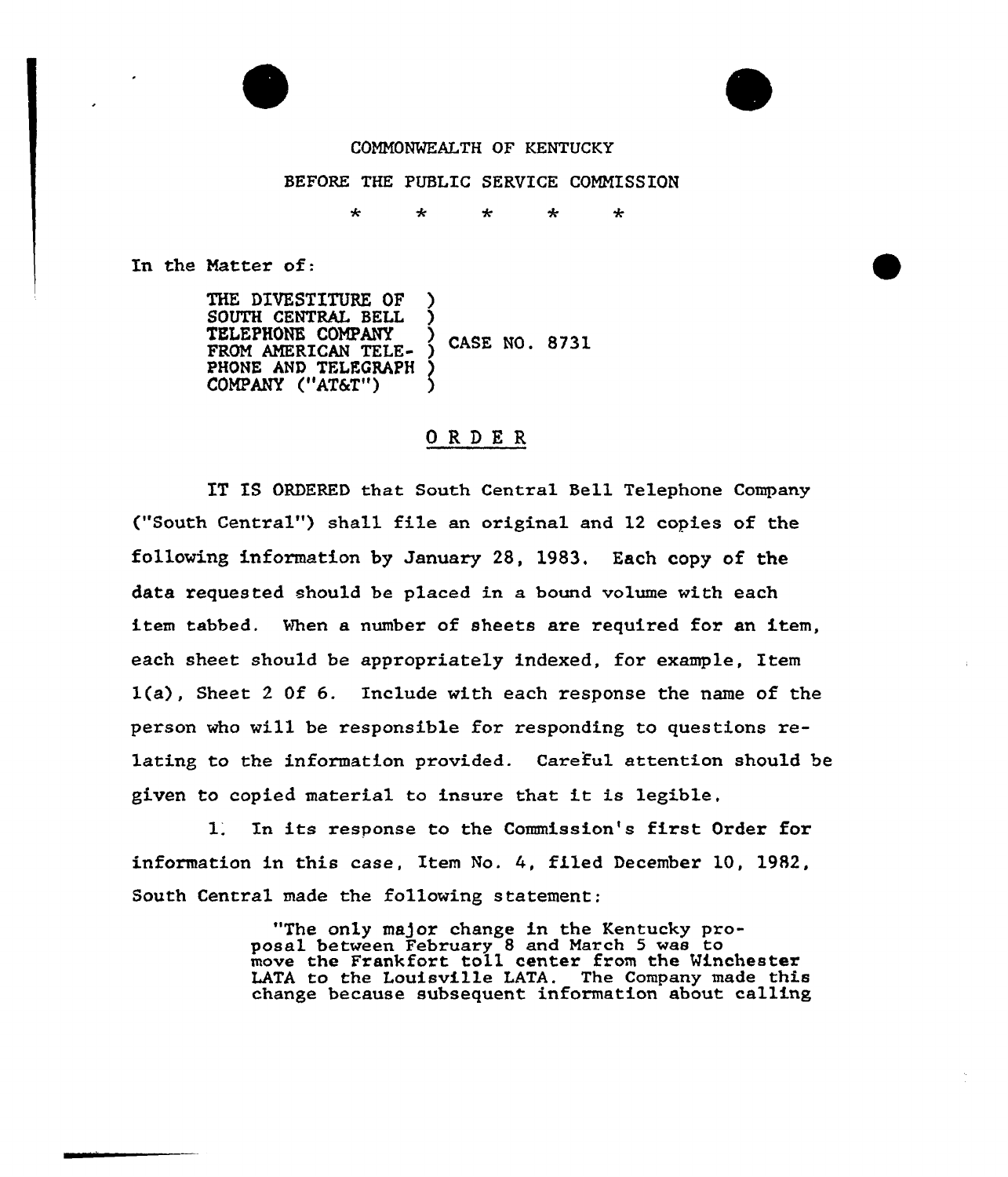patterns indicated that Frankfort had a greater telephone community of interest with Louisville than with Winchester."

Provide the calling pattern information referred to in this response and a top-sheet summary of these calling patterns,

2. In its response to the Commission's first Order for information in this case Iten No, 9, filed December 10, 1982, South Central, did not provide the population density figures for each of the proposed LATAs in the form requested but stated that it could be calculated. Provide this information as requested.

3. Regarding South Central's response to information Item No. 14, filed December 10, 1982, provide all current and preliminary estimates of these revenue and cost changes and specify the assumptions used in this analysis. As further study and thus changes in assumptions unfold, South Central shall provide this information on a continuing and timely basis.

4. Regarding South Central's response to information Item 16, filed December 10, 1982:

a. File all estimated network changes planned within the next 5 years in Kentucky, not only those changes resulting from the planned LATA configurations.

b. As new changes in the network are identified, South Central shall provide this information on a continuing and timely basis.

5. Under the proposed divestiture and Consent Decree AT&T may rent or lease facilities or services from the BOG's, Provide all estimated rentals or leases of South Central Bell's Kentucky

-2-